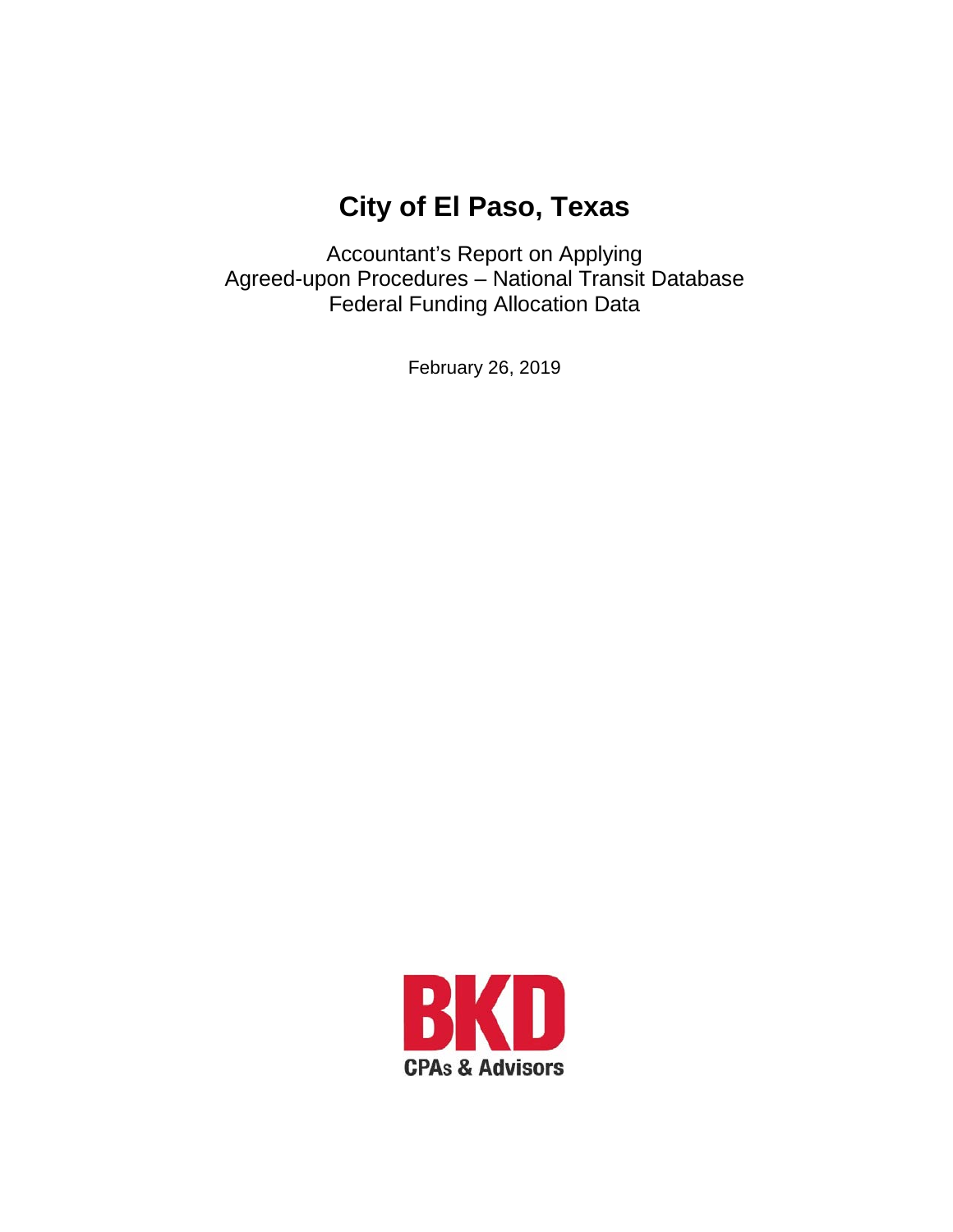# **City of El Paso, Texas February 26, 2019**

#### **Contents**

| Independent Accountant's Report on Applying |  |
|---------------------------------------------|--|
|                                             |  |
|                                             |  |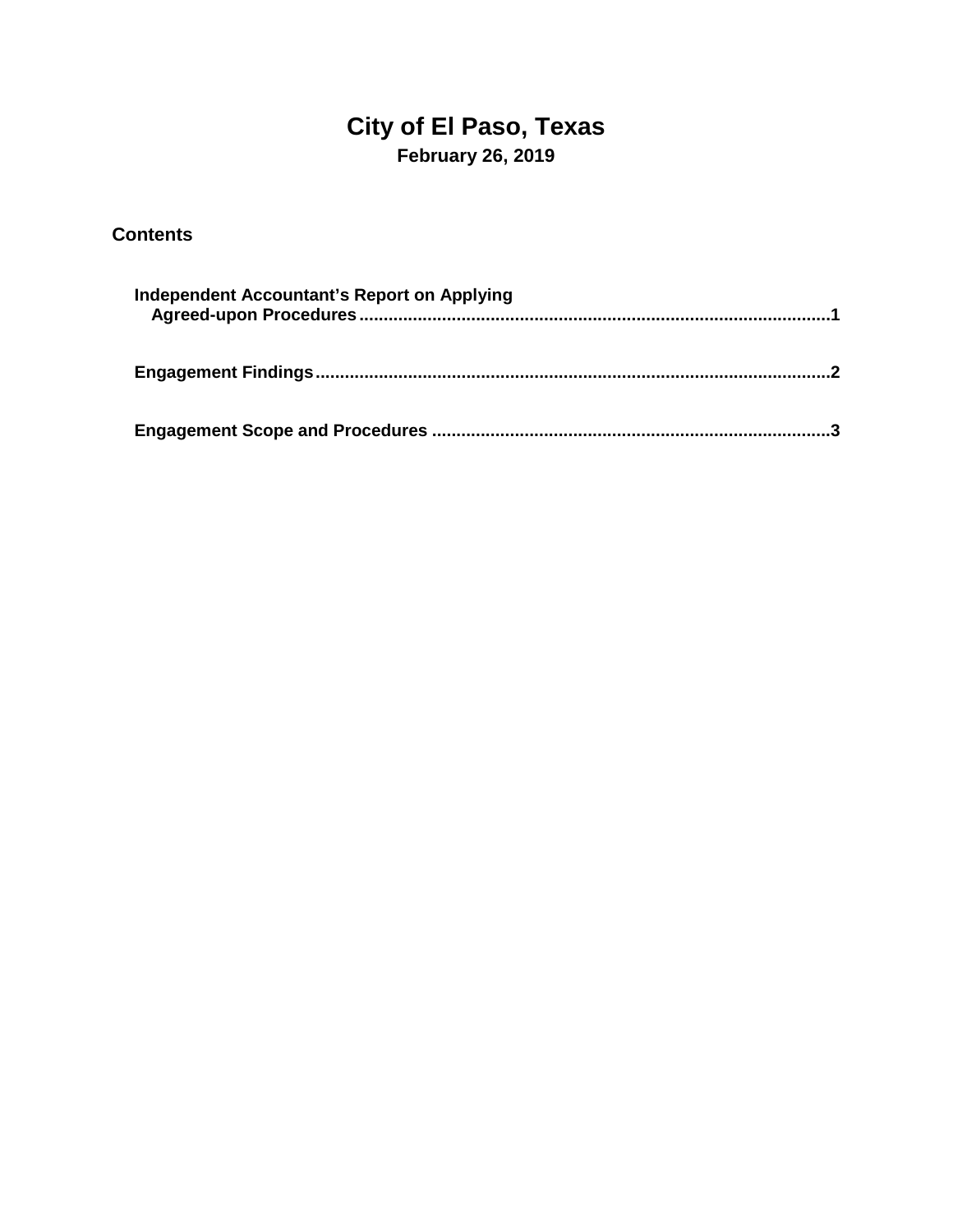

#### **Independent Accountant's Report on Applying Agreed-upon Procedures**

The Honorable Mayor, City Council and City Manager City of El Paso, Texas El Paso, Texas

We have performed the procedures enumerated in Exhibit 2 attached to this report, which were agreed to by Sun Metro, to assist you in evaluating whether Sun Metro complied with the standards and that the information included in the NTD report FFA-10 form for the year ended August 31, 2018, is presented in conformity with the requirements of the Uniform System of Accounts (USOA) and Records and Reporting System; Final Rule, as specified in 49 CFR Part 630, *Federal Register*, January 15, 1993, and as presented in the 2018 Policy Manual. The management of Sun Metro is responsible for its compliance with these standards and that the information included in the NTD report FFA-10 is presented in conformity with applicable requirements. The sufficiency of these procedures is solely the responsibility of Sun Metro. Consequently, we make no representation regarding the sufficiency of the procedures described in the attachment to this report for the purpose for which this report has been requested or for any other purpose.

The findings obtained, if any, are described in the attachment to this report.

This agreed-upon procedures engagement was conducted in accordance with attestation standards established by the American Institute of Certified Public Accountants. We were not engaged to and did not conduct an examination or a review, the objective of which would be the expression of an opinion or conclusion, respectively, on Sun Metro's compliance with the standards described in the first paragraph. Accordingly, we do not express such an opinion or conclusion. Had we performed additional procedures, other matters might have come to our attention that would have been reported to you.

This report is intended solely for the information and use of the City, Sun Metro and management, and is not intended to be and should not be used by anyone other than these specified parties.

**BKD,LLP** 

Dallas, Texas February 26, 2019

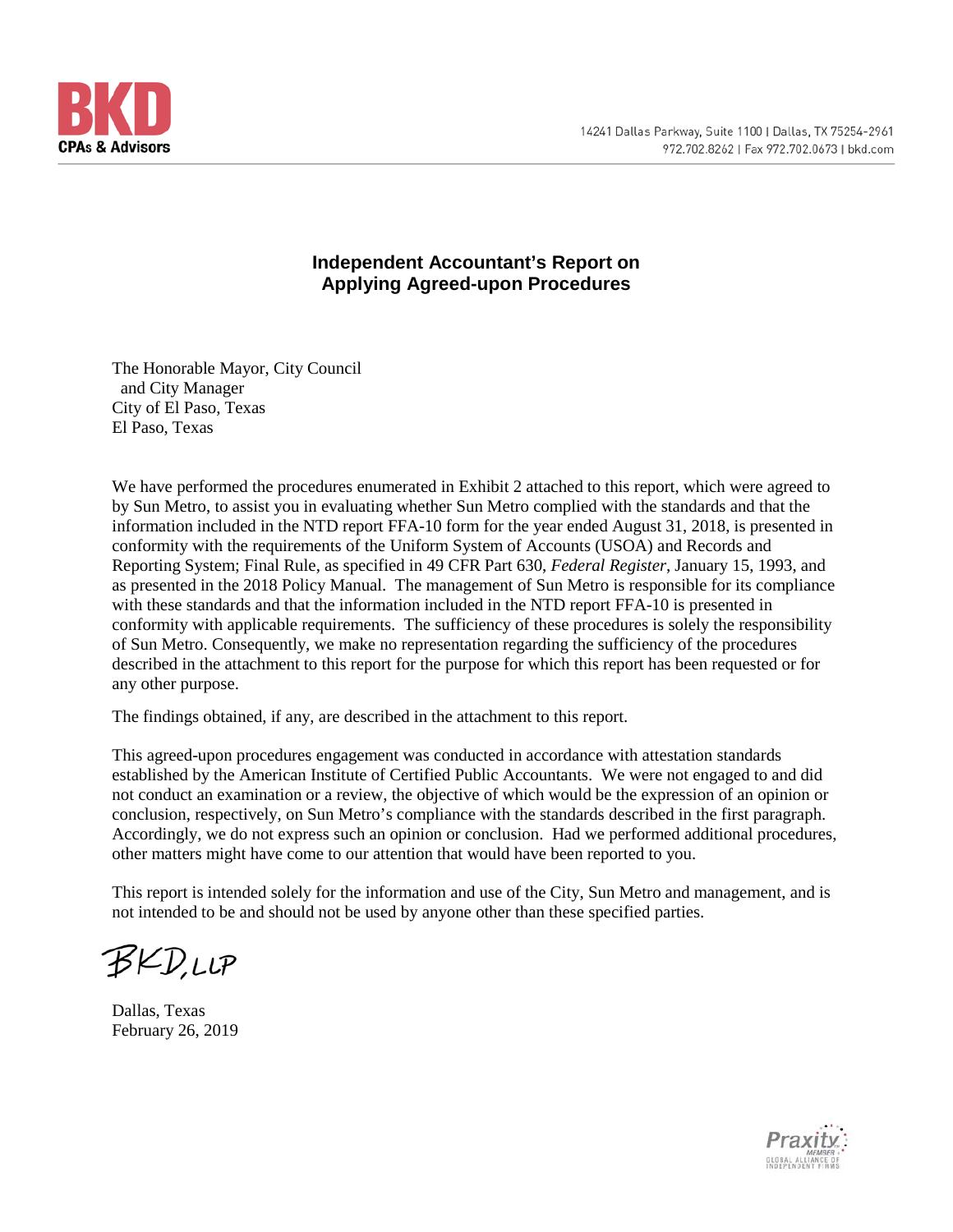### **City of El Paso, Texas Engagement Findings February 26, 2019**

Presented in this section are all our findings from performing the procedures described in the *Engagement Scope and Procedures* section of this report. No exceptions resulted from performance of the procedures.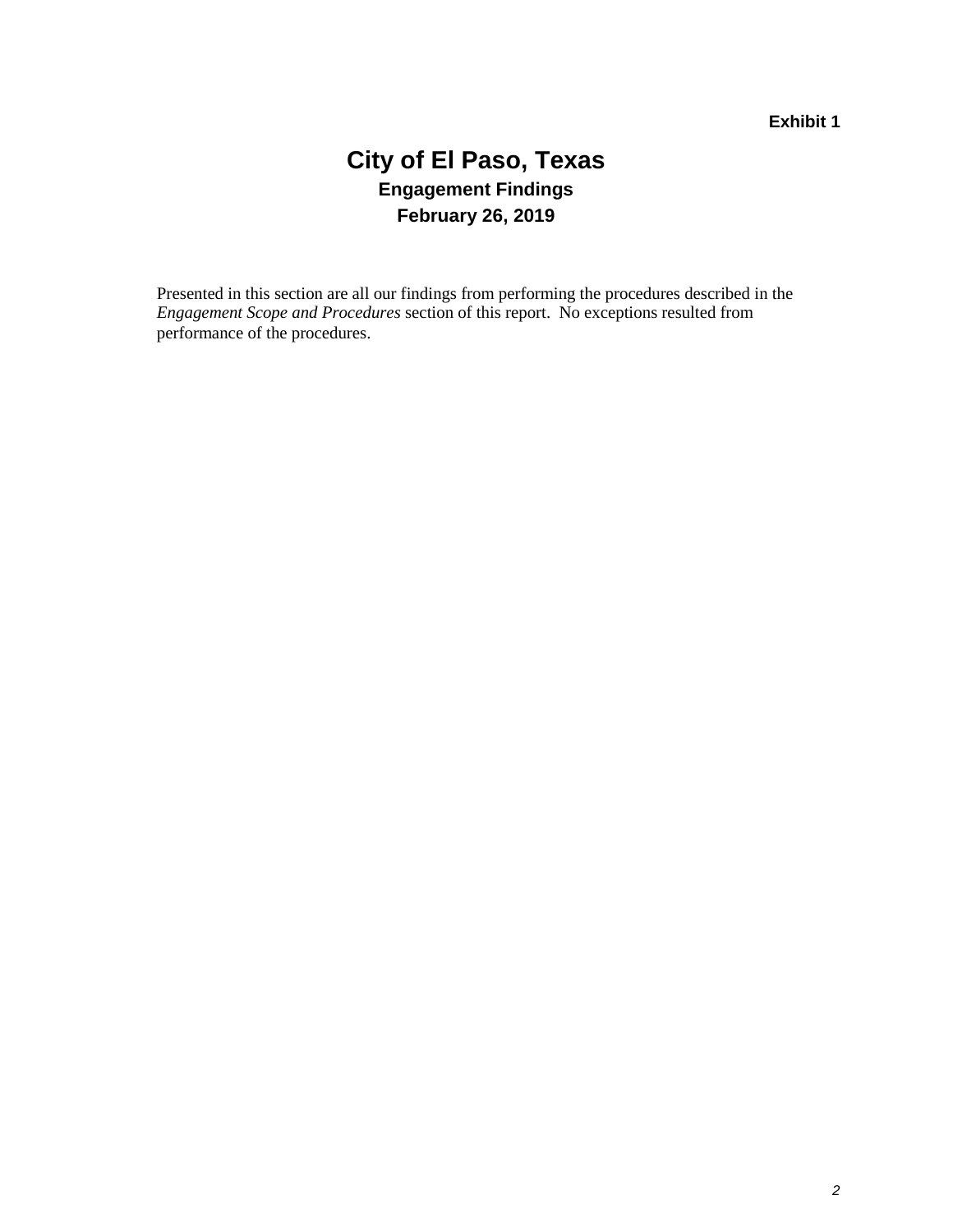### **City of El Paso, Texas Engagement Scope and Procedures February 26, 2019**

The FTA has specified and agreed to a set of procedures for the independent auditor to perform to satisfy the requirements of the Federal Funding Allocation data review. The procedures were applied separately to each of the information systems used to develop the reported vehicle revenue miles, passenger miles and operating expenses of Sun Metro for the fiscal year ended August 31, 2018, for Bus (MB), Directly Operated (DO), non-fixed guideway modes and services.

The specific procedures performed as obtained from the Declarations section of the 2018 NTD Policy Manual were as follows:

- (A) Obtain and read a copy of written procedures related to the system for reporting and maintaining data in accordance with the NTD requirements and definitions set forth in 49 CFR Part 630, Federal Register, January 15, 1993, and as presented in the 2018 Policy Manual. If there are no procedures available, discuss the procedures with the personnel assigned responsibility for supervising the NTD data preparation and maintenance.
- (B) Discuss the procedures (written or informal) with the personnel assigned responsibility for supervising the preparation and maintenance of NTD data to determine:
	- 1. The extent to which Sun Metro followed the procedures on a continuous basis, and
	- 2. Whether they believe such procedures result in accumulation and reporting of data consistent with the NTD definitions and requirements set forth in 49 CFR Part 630, Federal Register, January 15, 1993, and as presented in the 2018 Policy Manual.
- (C) Ask the same personnel (procedure "B") about the retention policy that Sun Metro follows as to source documents supporting NTD data reported on the Federal Funding Allocation Statistics Form.
- (D) Based on a description of Sun Metro's procedures obtained in items (A) and (B) above, identify all the source documents that Sun Metro must retain for a minimum of three years. For each type of source document, select three months out of the year and determine whether the document exists for each of these periods.
- (E) Discuss the system of internal controls. Inquire whether separate individuals (independent of the individuals preparing source documents and posting data summaries) review the source documents and data summaries for completeness, accuracy, and reasonableness and how often these individuals perform such reviews.
- (F) Select a random sample of the source documents and determine whether supervisor's signatures are present as required by the system of internal controls. If supervisors' signatures are not required, inquire how personnel document supervisors' reviews.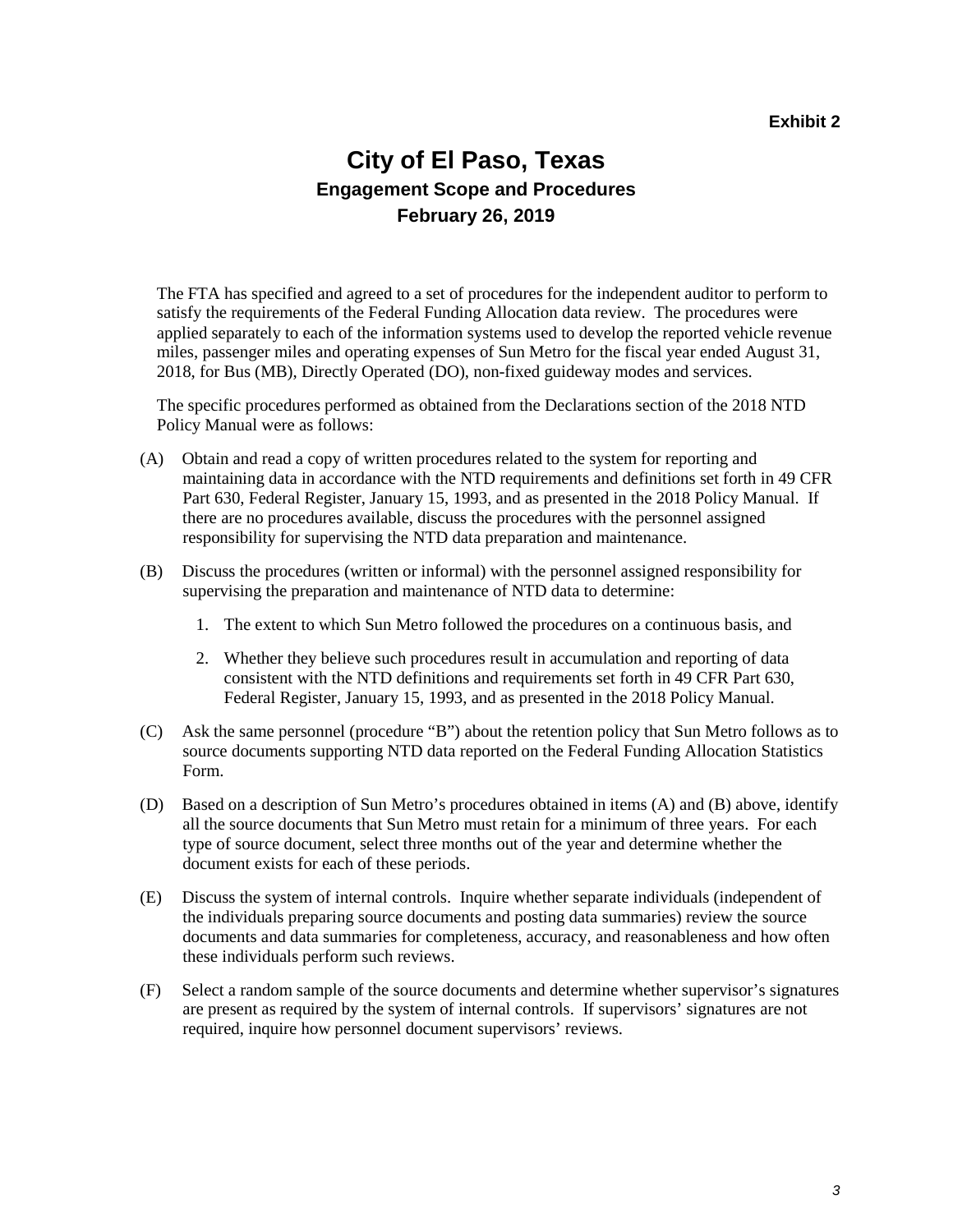#### **Exhibit 2**

### **City of El Paso, Texas Engagement Scope and Procedures (Continued) February 26, 2019**

- (G) Obtain the worksheets used to prepare the final data that Sun Metro transcribes onto the Federal Funding Allocation Statistics Form. Compare the periodic data included on the worksheets to the periodic summaries prepared by the transit agency. Test the arithmetical accuracy of the summaries.
- (H) Discuss the procedure for accumulating and recording passenger miles traveled (PMT) data in accordance with NTD requirements with Sun Metro staff. Inquire whether the procedure is one of the methods specifically approved in the 2018 Policy Manual.
- (I) Discuss with Sun Metro staff Sun Metro's eligibility to conduct statistical sampling for PMT data every third year. Determine whether Sun Metro meets NTD criteria that allow transit agencies to conduct statistical samples for accumulating PMT data every third year rather than annually. Specifically:
	- According to the 2010 Census, the public transit agency serves an UZA of a population less than 500,000.
	- The public transit agency directly operates fewer than 100 revenue vehicles in all modes in annual maximum revenue service (VOMS) (in any size UZA).
	- Service purchased from a seller is included in Sun Metro's NTD report.
	- For transit agencies that meet one of the above criteria, review the NTD documentation for the most recent mandatory sampling year (2018) and determine that statistical sampling was conducted and meets the 95% confidence and  $\pm$  10% precision requirements.\*
	- Determine how Sun Metro estimated annual PMT for the current report year.
- (J) Obtain a description of the sampling procedure for estimation of PMT data used by Sun Metro. Obtain a copy of Sun Metro's working papers or methodology used to select the actual sample of runs for recording PMT data. If Sun Metro used average trip length, determine that the universe of runs was used as the sampling frame. Determine that the methodology to select specific runs from the universe resulted in a random selection of runs. If Sun Metro missed a selected sample run, determine that a replacement sample run was random. Determine that Sun Metro followed the stated sampling procedure.
- (K) Select a random sample of the source documents for accumulating PMT data and determine that the data are complete (all required data are recorded) and that the computations are accurate. Select a sample of the accumulation periods and re-compute the accumulations for each of the selected periods. List the accumulations periods that were tested. Test the arithmetical accuracy of the summary.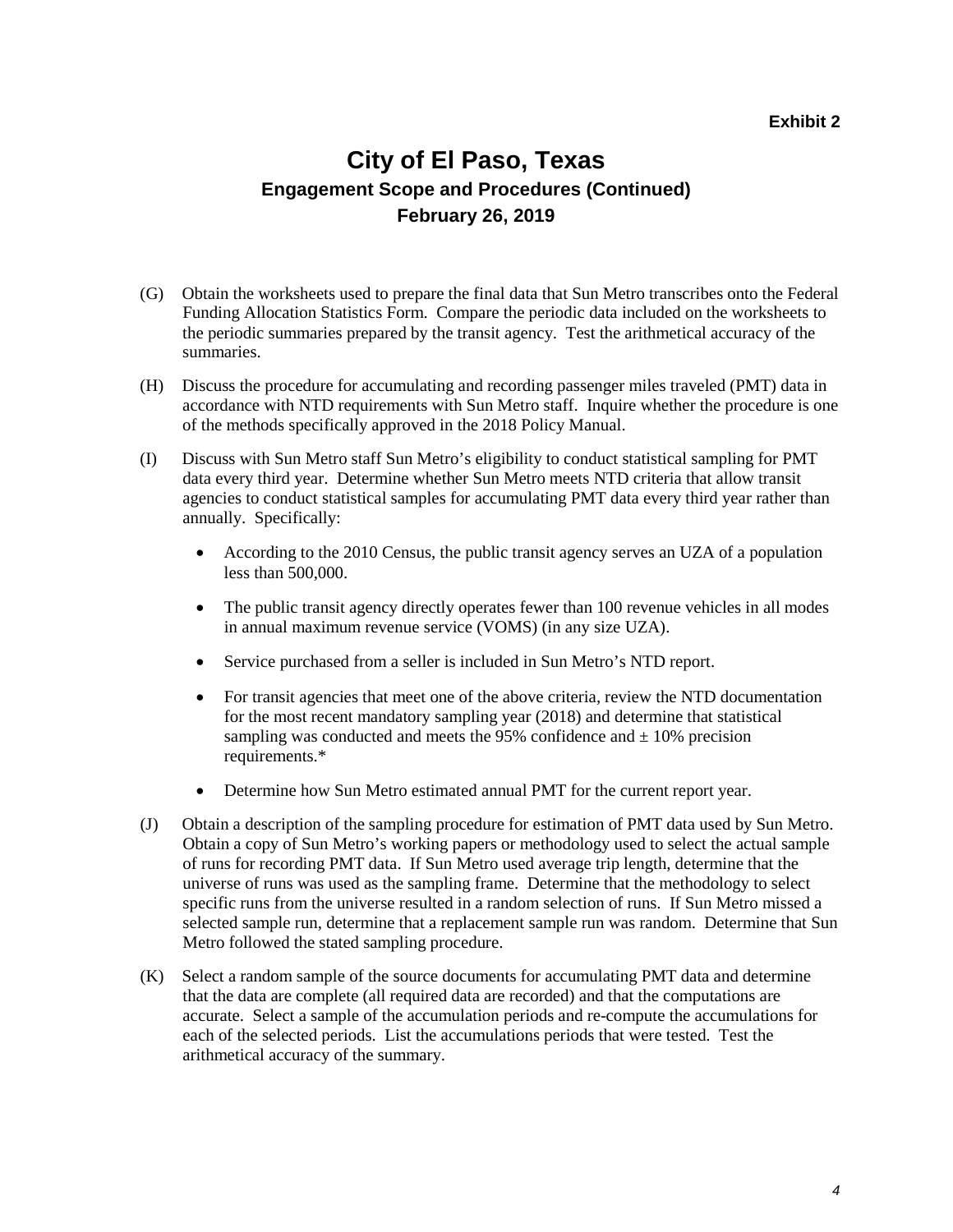#### **Exhibit 2**

### **City of El Paso, Texas Engagement Scope and Procedures (Continued) February 26, 2019**

- (L) Discuss the procedures for systematic exclusion of charter, school bus, and other ineligible vehicle miles from the calculation of actual vehicle revenue miles with Sun Metro staff and determine that they followed the stated procedures. Select a sample of the source documents used to record charter and school bus mileage and test the arithmetical accuracy of the computations.\*
- (M) For actual vehicle revenue mile (VRM) data, document the collection and recording methodology and determine that deadhead miles are systematically excluded from the computation. This is accomplished as follows:
	- If actual VRMs are calculated from schedules, document the procedures used to subtract missed trips. Select a sample of the days that service is operated, and re-compute the daily total of missed trips and missed VRMs. Test the arithmetical accuracy of the summary.
	- If actual VRMs are calculated from hubodometers, document the procedures used to calculate and subtract deadhead mileage. Select a random sample of the hubodometer readings and determine that the stated procedures for hubodometer deadhead mileage adjustments are applied as prescribed. Test the arithmetical accuracy of the summary of intermediate accumulations.\*
	- If actual VRMs are calculated from vehicle logs, select samples of the vehicle logs and determine that the deadhead mileage has been correctly computed in accordance with FTA definitions. \*
- (N) For rail modes, review the recording and accumulation sheets for actual VRMs and determine that locomotive miles are not included in the computation.\*
- (O) If fixed guideway or High Intensity Bus directional route miles (FG or HIB DRM) are reported, interview the person responsible for maintaining and reporting NTD data whether the operations meet the FTA definition of fixed guideway (FG) or High Intensity Bus (HIB) in that the service is:
	- 1. Rail, trolleybus (TB), ferryboat (FB), or aerial tramway (TR) or\*
	- 2. Bus (MB, CB, or RB) service operating over exclusive or controlled access rights-of-way (ROW); and
		- o Access is restricted,\*
		- o Legitimate need for restricted access is demonstrated by peak period level of service D or worse on parallel adjacent highway;\*
		- o Restricted access is enforced for freeways; priority lanes used by other high occupancy vehicles (HOV) (*i.e.*, vanpools (VP), carpools) must demonstrate safe operation; and \*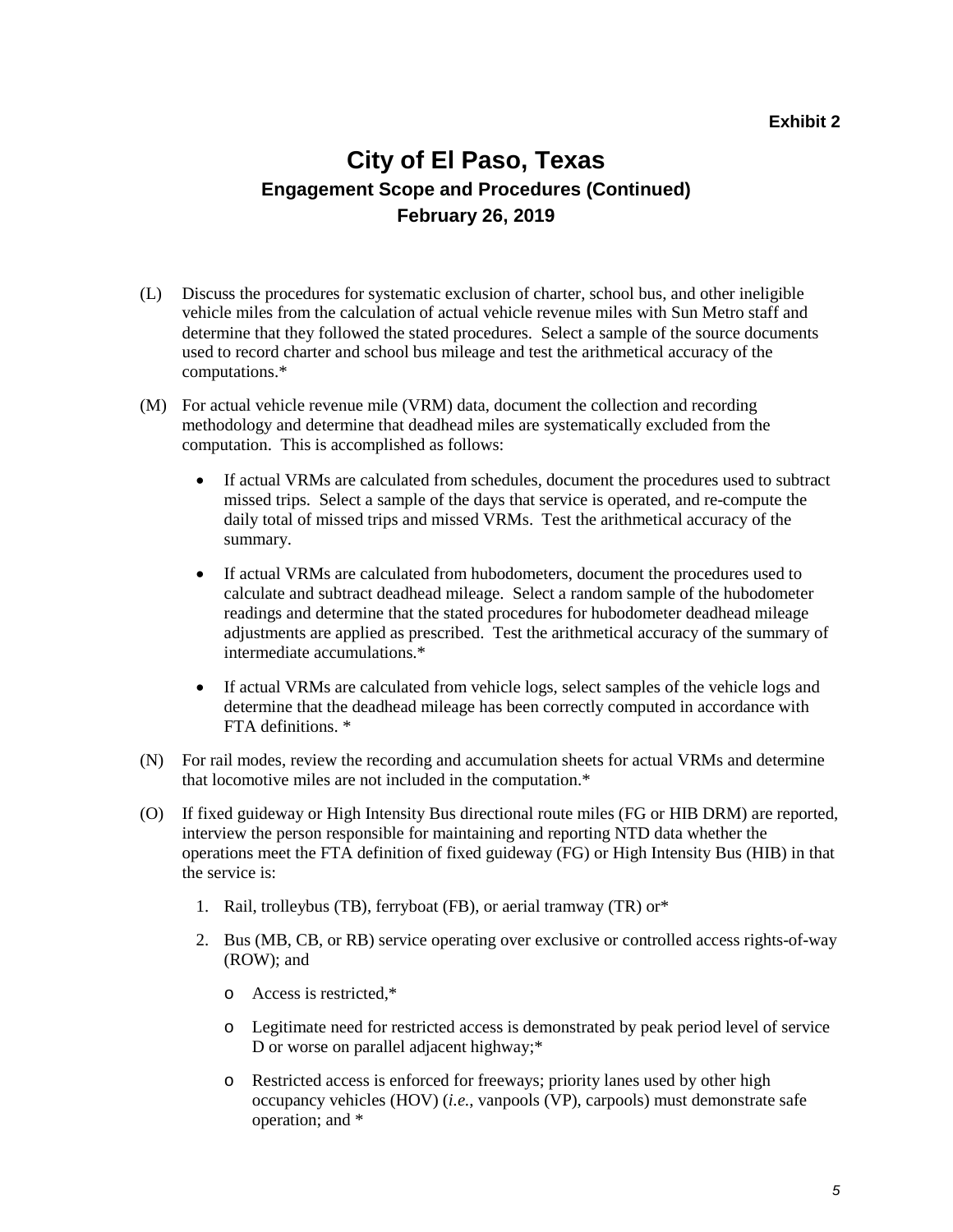#### **Exhibit 2**

### **City of El Paso, Texas Engagement Scope and Procedures (Continued) February 26, 2019**

- o High Occupancy/Toll (HO/T) lanes meet FHWA requirements for traffic flow and use of toll revenues. Sun Metro has provided the NTD a copy of the state's certification to the U.S. Secretary of Transportation stating that it has established a program for monitoring, assessing and reporting on the operation of the HOV facility with HO/T lanes.\*
- (P) Discuss the measurement of FG and HIB DRM with the person reporting the NTD data and determine that the he or she computed mileage in accordance with FTA definitions of FG/HIB and DRM. Inquire of any service changes during the year that resulted in an increase or decrease in DRMs. If a service change resulted in a change in overall DRMs, re-compute the average monthly DRMs and reconcile the total to the FG/HIB DRM reported on the Federal Funding Allocation Statistics Form.\*
- (Q) Inquire if any temporary interruptions in transit service occurred during the report year. If these interruptions were due to maintenance or rehabilitation improvements to a FG segment(s), the following apply:
	- 1. Report DRMs for the segment(s) for the entire report year if the interruption is less than 12 months in duration. Report the months of operation on the FG/HIB segments form as 12. Sun Metro should document the interruption.\*
	- 2. If the improvements cause a service interruption on the FG/HIB DRMs lasting more than 12 months, Sun Metro should contact their NTD validation analyst to discuss. The FTA will make a determination on how to report the DRMs.<sup>\*</sup>
- (R) Measure FG/HIB DRM from maps or by retracing route.\*
- (S) Discuss whether other public transit agencies operate service over the same FG/HIB as Sun Metro. If yes, determine that Sun Metro coordinated with the other transit agency (or agencies) such that the DRMs for the segment of FG/HIB are reported only once to the NTD on the Federal Funding Allocation Form. Each transit agency should report the actual VRM, PMT, and OE for the service operated over the same FG/HIB.\*
- (T) Review the FG/HIB segments form. Discuss the Agency Revenue Service Start Date for any segments added in the 2018 report year with the persons reporting the NTD data. This is the commencement date of revenue service for each FG/HIB segment. Determine that the date reported is the date that the agency began revenue service. This may be later than the Original Date of Revenue Service if the transit agency is not the original operator. If a segment was added for the 2018 report year, the Agency Revenue Service Date must occur within the transit agency's 2018 fiscal year. Segments are grouped by like characteristics. Note that for apportionment purposes, under the State of Good Repair (§5337) and Bus and Bus Facilities (§5339) programs, the seven-year age requirement for fixed guideway/High Intensity Bus segments is based on the report year when the segment is first reported by any NTD transit agency. This pertains to segments reported for the first time in the current report year. Even if Sun Metro can document an Agency Revenue Service Start Date prior to the current NTD report year, the FTA will only consider segments continuously reported to NTD.\*